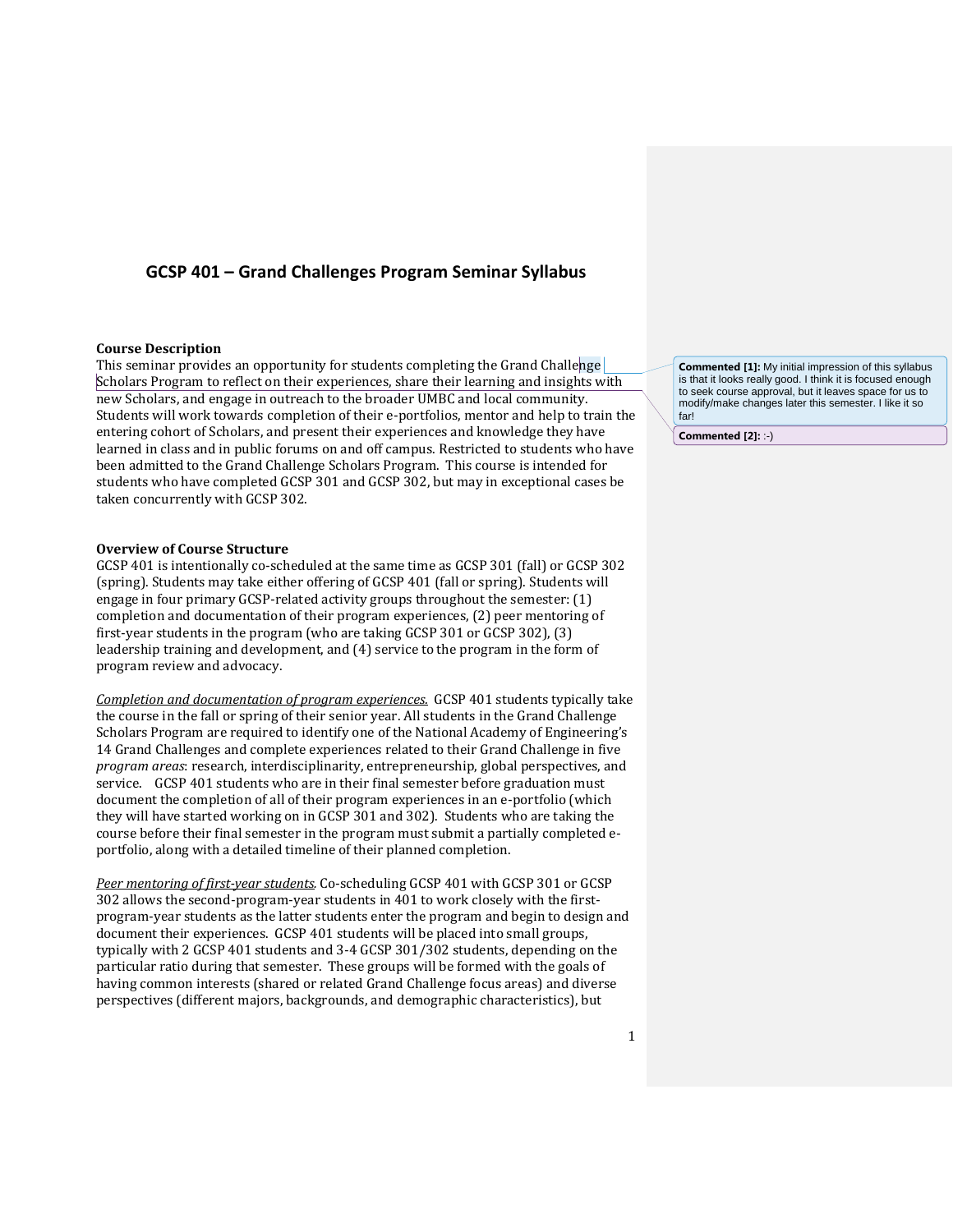avoiding students from particular groups (gender, race, major) being isolated as an "only" in their group. GCSP 401 students will serve as peer mentors within these groups, supporting the entering students throughout the semester on their program activities, providing a two-way learning experience. While the entering students are learning about the program, starting to design their pathways, and developing their individual teamwork skills, the peer mentors are developing leadership skills, communication skills, and the ability to help others bridge differences.

During the GCSP 301 (fall) semester, the GCSP 401 students will support the GCSP 301 students in learning about the Grand Challenges and program areas, preparing an inclass presentation about an assigned Grand Challenge, preparing a first draft of their eportfolios, and presenting those e-portfolios in class. During the GCSP 302 (spring) semester, the peer mentors will support the 302 students in designing their program experiences, locating appropriate outside mentors, preparing their program experience proposals, creating their e-portfolios, and presenting their e-portfolios at the end of the semester.

*Leadership Training and Development.* Students in GCSP 401 will complete a series of assigned readings and discuss them in class to explore how the concepts they are learning apply to the Grand Challenges, their program experiences, and their longerterm career and educational goals. During the 301 (fall) semester, the 401 students would work together to prepare and deliver the 301 class session on "Teamwork and Handling Conflicts." During the 302 (spring) semester, the 401 students would work together to prepare and deliver the 302 class session on "Leadership Characteristics."

*Service to the Program.* Students in GCSP 401 will collectively carry out a structured process of reviewing, assessing, and making suggestions for improvement of the overall GCSP program. This process serves as a service learning opportunity within the program, and also helps them to develop entrepreneurial skills of marketing, needs assessment, and iterative "product" improvement. There are three assignments that are used to assess this component: an initial Program Analysis, in which students will review the different aspects of the program and how effective they believe they have been in their own experience; an Advanced Program Analysis, in which students select an area to focus on more intensively; and a Program Extension assignment, in which students identify and design a potential addition to the program (e.g., an additional option for a program experience; a new recruiting mechanism; or outreach materials for K-12 students).

Students' grades will be based on the following weights:

| 20% |
|-----|
| 20% |
| 20% |
| 20% |
| 20% |
|     |

The expectations for each of these assignment areas are straightforward, as is

**Commented [3]:** could be an opportunity to talk about interdisciplinarity (one of program areas)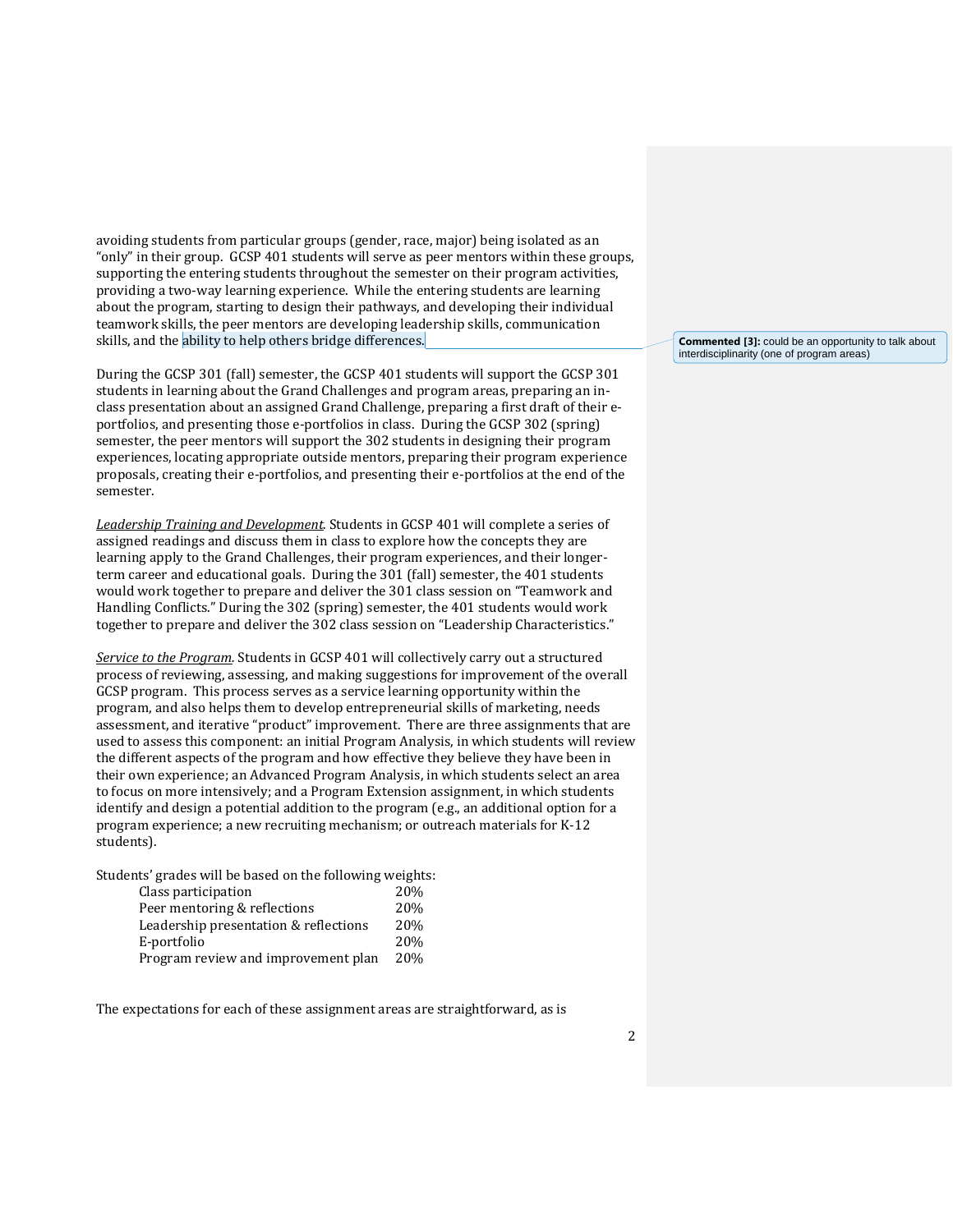appropriate for a one-credit seminar:

*Class Participation*. Students are expected to attend class daily (unless they have a documented medical or athletic excuse, or are attending an approved professional conference or other academic event), to work on their assignments, to contribute to class discussions, and to provide peer mentoring support and feedback.

*Peer Mentoring*. Students will be graded on the appropriateness of their interactions with their assigned groups (75% of peer mentoring grade). (A rubric will be developed for specific aspects of the collaborative work and peer mentoring. In addition to a selfassessment by each student, input will be collected from the group members over the course assessment that may be used to adjust the grade. In all cases, students will be able to see a summary of their team member's assessment, and can respond to any concerns that are raised during that process.) Students will also be asked to complete several short reflections on the teamwork in these groups; those reflections will count as 25% of the overall peer mentoring grade.

*Leadership Presentation & Reflections.* Students will read several assigned articles on leadership (samples are included in the Assigned Reading list), and will collectively prepare a presentation for GCSP 301 ("Teamwork and Handling Conflicts") or GCSP 302 ("Leadership Characteristics"). 50% of the grade will based on the quality and delivery of the presentation, and 50% on several written reflections over the course of the semester about how the leadership skills they learn about may have been useful in practice during the class and in their outside activities.

*E-Portfolio*. By the time they finish GCSP 302, all students should have completed at least two of the five program-area sections of the e-portfolio (basically a website describing their grand challenge, summarizing the program experiences, and discussing how those experiences allowed them to meet the learning objectives associated with the program (see end of document)). GCSP 401 students in their final semester will be expected to complete the remainder of their e-portfolio, and to submit it for final approval as satisfying the program requirements. GCSP 401 students in their next-to-last (or earlier) semester must document all completed experiences, and complete e-portfolio sections describing any planned not-yet-completed experiences. The grade for the e-portfolio will be based on a "retake rubric": students are expected to have a fully satisfactory completed e-portfolio by the end of class, so they may resubmit in order to address any weaknesses until they have received full credit (100%) for the e-portfolio.

**Commented [4]:** Later on...we may have to think about how this will be judged (criteria/rubric,etc.). This is a significant part of the grade for just one presentation.

**Commented [5]:** Good point, especially since it's a collective/group activity.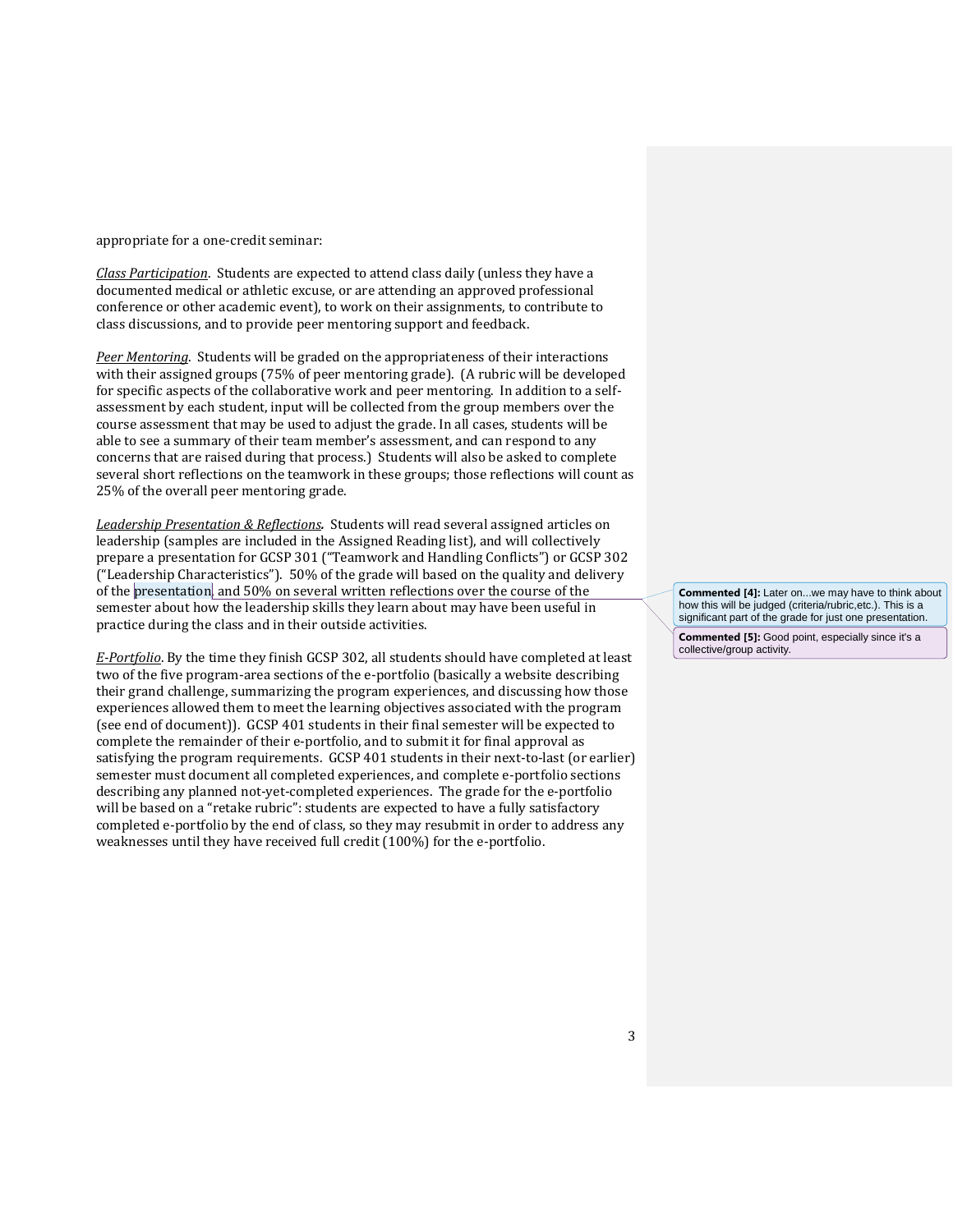## **Weekly Schedule**

| Week             | <b>Topic</b>                                               | <b>Assigned Reading</b>                 | <b>Assignments and</b><br><b>Notes</b>      |
|------------------|------------------------------------------------------------|-----------------------------------------|---------------------------------------------|
| $\mathbf{1}$     | Getting Started &<br>Expectations                          |                                         |                                             |
| $\overline{2}$   | Peer Mentoring:<br>Designing GCSP<br>Experiences           |                                         |                                             |
| 3                | E-portfolio Planning<br>Workshop                           |                                         | Due: Teamwork<br>reflection                 |
| 4                | Leadership<br>Discussion and<br><b>Presentation Design</b> | Martin, Covey, Patterson<br>$(ch. 1-3)$ | Due: E-portfolio -<br>3rd experience        |
| 5                | Peer Mentoring:<br>Diversity & Bias                        |                                         | Due: Leadership<br>reflection #1            |
| 6                | Leadership<br>Presentation<br>Practice                     |                                         | Due: Program<br>preliminary analysis        |
| 7                | Peer Mentoring:<br>Leadership<br>Presentation              |                                         |                                             |
| 8                | Program Review I:<br>Preparation                           |                                         | Due: E-portfolio -<br>4th experience        |
| 9                | Peer Mentoring: E-<br>Portfolios                           |                                         | Due: Program<br>advanced analysis           |
| 10               | Being an<br>Ambassador: GCSP<br><b>Elevator Pitches</b>    |                                         | Due: Leadership<br>reflection #2            |
| 11               | Peer Mentoring:<br>Preparing to Present                    |                                         | Due: E-portfolio -<br>5th experience        |
| 12               | Peer Mentoring:<br>Presentation<br>Feedback (rotation)     |                                         |                                             |
| 13               | Reflecting on<br>Leadership                                | Patterson (ch. 4-11)                    | Due: Teamwork/<br>Leadership<br>reflection  |
| 14               | E-portfolio<br>Completion<br>Workshop<br>(rotation)        |                                         | Due: E-portfolio -<br>final full submission |
| (Exam<br>Period) | <b>After-Action Review</b><br>Program Review II            |                                         | Due: Program<br>extension                   |

*Note: The dates of sessions and due dates will be adjusted, depending on whether the* 

**Commented [6]:** Would these be a full hour of working on the topic? I appreciate having writing time like we do in 302 now.

**Commented [7]:** You could do a half hour of topic and a half hour of writing each class?

**Commented [8]:** That's a good idea!

**Commented [9]:** I concur! This could also be time for formal peer-mentoring to take place during class.

**Commented [10]:** This seems really early for the eportfolio to be due. In the fall, that would be late November. Maybe spread out both the e-portfolio and the program analysis more?

**Commented [11]:** Yes, these dates were with a spring offering in mind. Everything would be more spread out in the fall. Later this semester, it would be useful to sit down and collectively design two schedules, one for fall that aligns with 301 and makes sense for first-semester seniors, and a different one for spring that aligns with 302 and makes sense for second-semester seniors.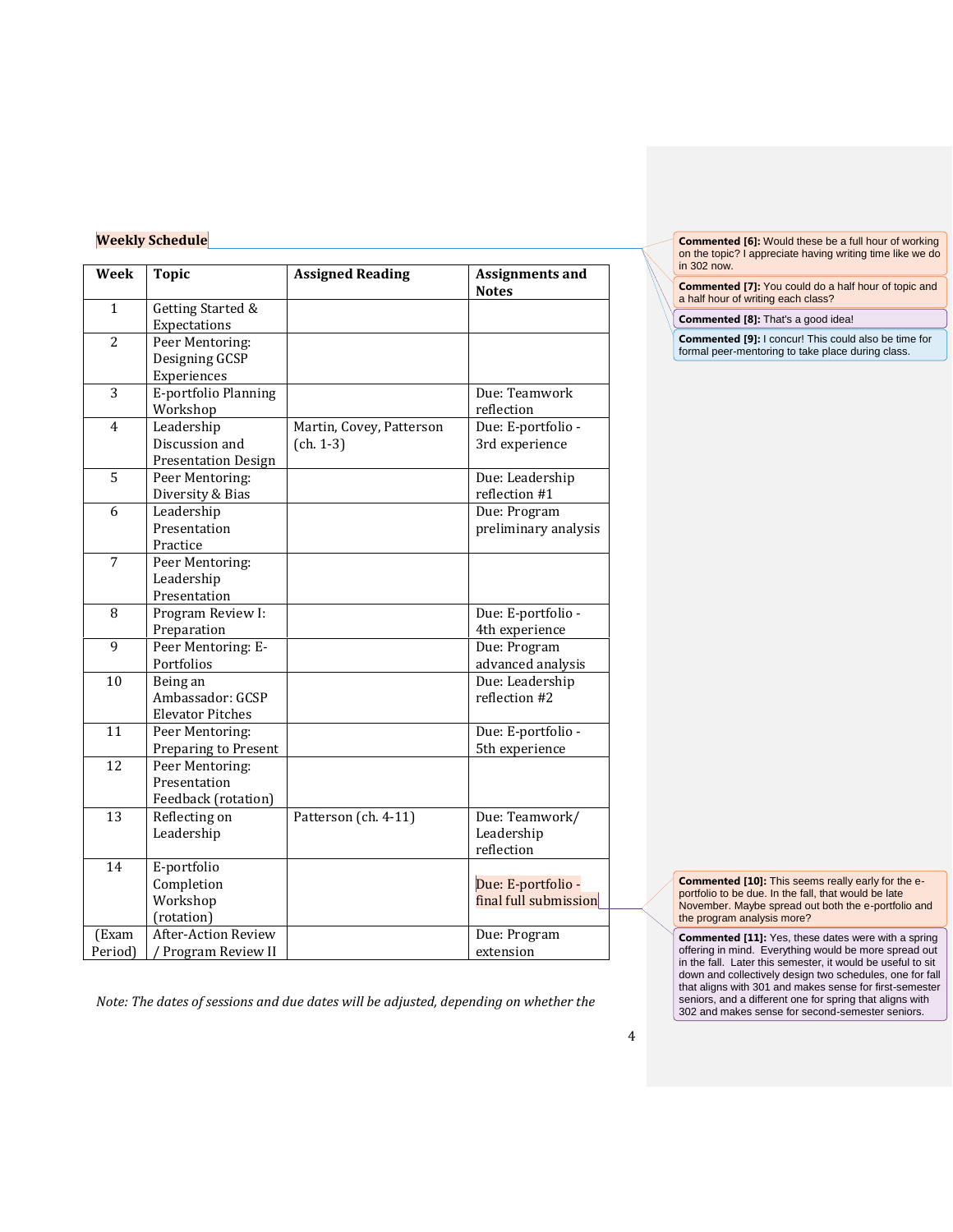*course is offered in fall (co-scheduled with GCSP 301; GCSP students in their next-to-last semester) or spring (co-scheduled with GCSP 302; students in their final semester). Graduating seniors would have earlier deadlines in order to complete the program requirements before graduation. Students who are "out of cycle" (e.g., graduating in a fall semester) will have their requirements individually adjusted as appropriate.*

### **Readings (sample)**

*In addition to the assigned readings specifically for GCSP 401, students are expected to review and refresh their familiarity with the GCSP 301 and 302 readings that they will have completed when they took those classes.*

Kerry Patterson, Joseph Grenny, Ron McMillan, and Al Switzler, *Crucial Conversations*, McGraw-Hill, 2012.

*The 7 Habits of Highly Effective People: A Summary of the Bestselling Book by Stephen R. Covey*, Simon & Schuster.

Robert L. Martin, "How Successful Leaders Think," Harvard Business Review, 2007. <https://hbr.org/2007/06/how-successful-leaders-think>

**Academic Integrity.** GCSP 302 conforms with the UMBC Undergraduate Honor Statement and with UMBC's policy on academic integrity.

*By enrolling in this course, each student assumes the responsibilities of an active participant in UMBC's scholarly community in which everyone's academic work and behavior are held to the highest standards of honesty. Cheating, fabrication, plagiarism, and helping others to commit these acts are all forms of academic dishonesty, and they are wrong. Academic misconduct could result in disciplinary action that may include, but is not limited to, suspension or dismissal.*

All work submitted for this course and for the Grand Challenge e-portfolio is expected to be the student's own, original work. Material and ideas from other sources must be properly cited and documented. Collaboration is expected and welcomed, but if work is jointly authored, it should be indicated as such. (For example, students may work together to develop common material for their e-portfolios, if they are focusing on the same Grand Challenge or using the same experience for their GCSP requirements. Each of the students' e-portfolios should indicate this joint authorship by naming the students who jointly developed the material.) Undocumented collaboration will be treated as a violation of the academic integrity policy. Violations will result in a minimum penalty of a grade of zero on the assignment in question and the student will also be required to recomplete the assignment in order to pass the class. At the discretion of the instructor, and in consultation with the Academic Conduct Committee, more serious violations may result in a lowered letter grade, a failing grade in the class, expulsion from the Grand Challenge Challenge program, and/or institutional sanctions.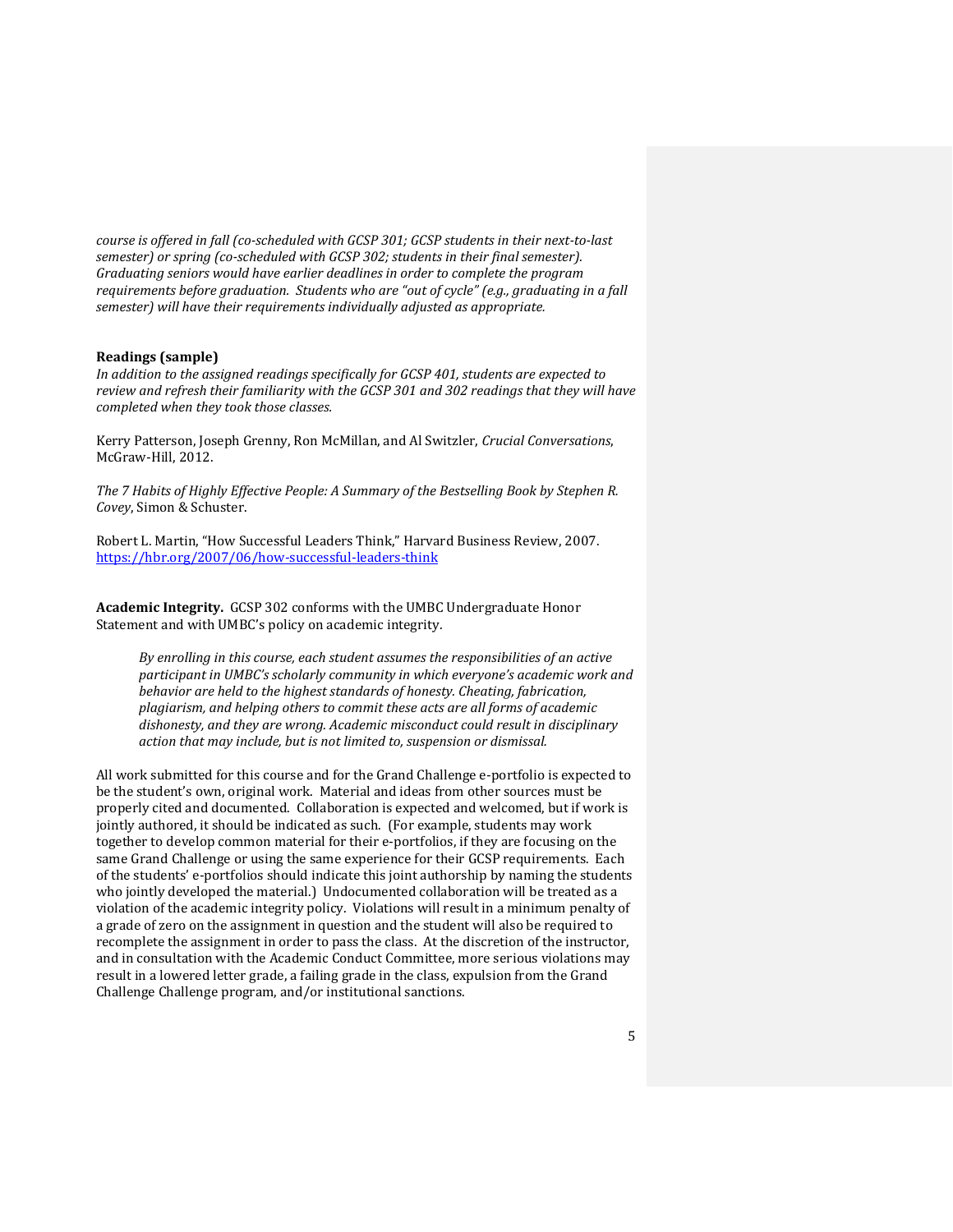*You do not need to document* collaboration in the form of peer editing, suggestions that you receive on your writing, or pointers into the literature that are provided by peers or colleagues.

*You do need to document* jointly authored text that you and another student are both including in your submissions for the class or e-portfolios, as well as ideas and material from any online source, print source, or individual. Exact quotes should appear in quotation marks, and a parenthetical or footnote citation should be provided.

*If you have any questions about what is permitted under the academic integrity guidelines, please do not hesitate to consult with the course instructor or TA.*

### **Learning Objectives**

*Program-Wide Learning Objectives.* The GCSP program-wide learning objectives are centered around five of the affective functional competencies (AFCs) that have been proposed at UMBC for assessing applied learning experiences: Ethics and Integrity, Innovative Leadership, Teamwork, Resilience and Adaptability, and Self Awareness. Students must achieve six core program-wide learning objectives, and must also document and achieve two to four additional personalized learning objectives (from a list provided to the students, or they may propose their own unique objectives).

- **Integrity:** Identify and be able to elaborate on and justify core beliefs and values; act consistently in accordance with those beliefs and values across contexts; regard themselves as accountable for those actions.
- **Perspectivism:** Seek out and fairly consider ethical perspectives and concepts other than own, and ensures these perspectives and concepts appropriately inform their own actions and views.
- **Realistic vision:** Be imaginative in thinking about alternatives to the way things are, while being sensitive to the constraints of the real world.
- **Being a team member:** Identify strengths and weaknesses of all members of a partnership or collaboration; empower group members to use their strengths, and support weaker team members. Both assign and accept duties and roles intelligently and flexibly.
- **Persistence:** Confront difficulties resolutely, and persevere in trying to manage them. Reframe failures and mistakes as learning opportunities, and does not allow them to become disabling or discouraging. Follow through on commitments.
- **Flexibility:** Adapt quickly and thoughtfully to unexpected changes and developments and accommodate them fluidly in plans and projects. Incorporate new information to progress toward intended outcomes.

*Research Learning Objectives.* The learning objectives for the Research program element are based on a set of objectives that have been developed at UMBC to assess the learning of URA recipients, and on the Critical Agency AFC. In addition to these six core research learning objectives, students must select two to four additional objectives from a longer list.

● **Effective Communication:** Express ideas in an organized, clear, concise, and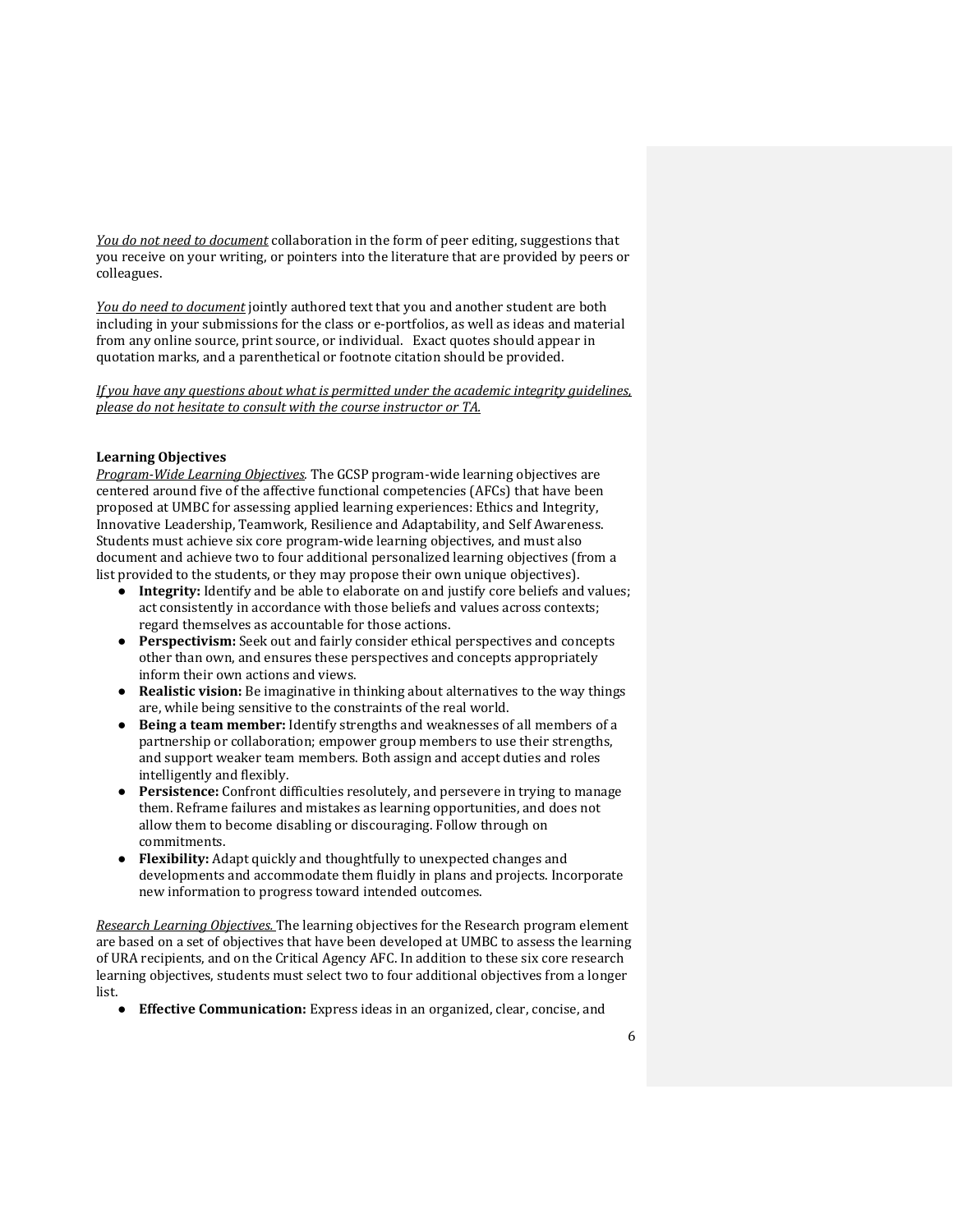accurate manner.

- **Disciplinary Communication:** Write clearly and effectively in discipline-specific formats.
- **Creativity:** Effectively connect multiple ideas and approaches.
- **Practice and Process of Inquiry:** Demonstrate the ability to formulate questions and hypotheses within their discipline.
- **Nature of Disciplinary Knowledge:** Show understanding of the way practitioners think within the discipline and view the world around them.
- **Understanding Ethical Conduct:** Predict, recognize, and weigh the risks and benefits of the project for others.

*Interdisciplinarity Learning Objectives.* The four Interdisciplinarity core learning objectives are based on the Scholarship of Interdisciplinarity curriculum at the core of UMBC's INDS program. (Note that the Interdisciplinarity program area does not currently include optional learning objectives beyond the core. This may change as the program develops and additional potentially beneficial learning objectives are identified.)

- **Defining Interdisciplinarity:** Recognize and define the different qualities of interdisciplinary and multidisciplinary work.
- **Bridging Perspectives:** Define, cite, and give examples of the core strategies for creating common ground between different disciplinary perspectives.
- **Integrating Disciplines:** Define, cite and give examples of the bridging strategies that facilitate the conscious integration of different disciplines.
- **Analyzing Interdisciplinarity:** Identify and discuss the scholarship of interdisciplinarity in a given case study (e.g., a team project completed by the student) and the value it has added to the project.

*Entrepreneurship Learning Objectives.* The Entrepreneurship learning objectives are drawn from UMBC's assessments of existing entrepreneurship coursework and activities at UMBC. In addition to these four core learning objectives, students will select a single personalized learning objective.

- **Assessing Risk:** Develop strategies for recognizing opportunities and identifying the tools for quality risk assessment.
- **Effective Communication:** Exhibit skills for communicating ideas in a concise and logical way.
- **Effective Teamwork:** Work effectively in teams focused on entrepreneurshiprelated projects.
- **Entrepreneurial Thinking:** Apply entrepreneurial thinking to social issues and social problems.

*Global Perspectives Learning Objectives*. The learning objectives for the Global Perspectives element of the GCSP are based in UMBC's global learning assessments, and on the Intercultural Development and Perspective AFC. In addition to the four core Global Dimensions learning objectives, students will select two personalized learning objectives.

● **Working With Diverse Teams:** Exhibit proficiency working in or directing a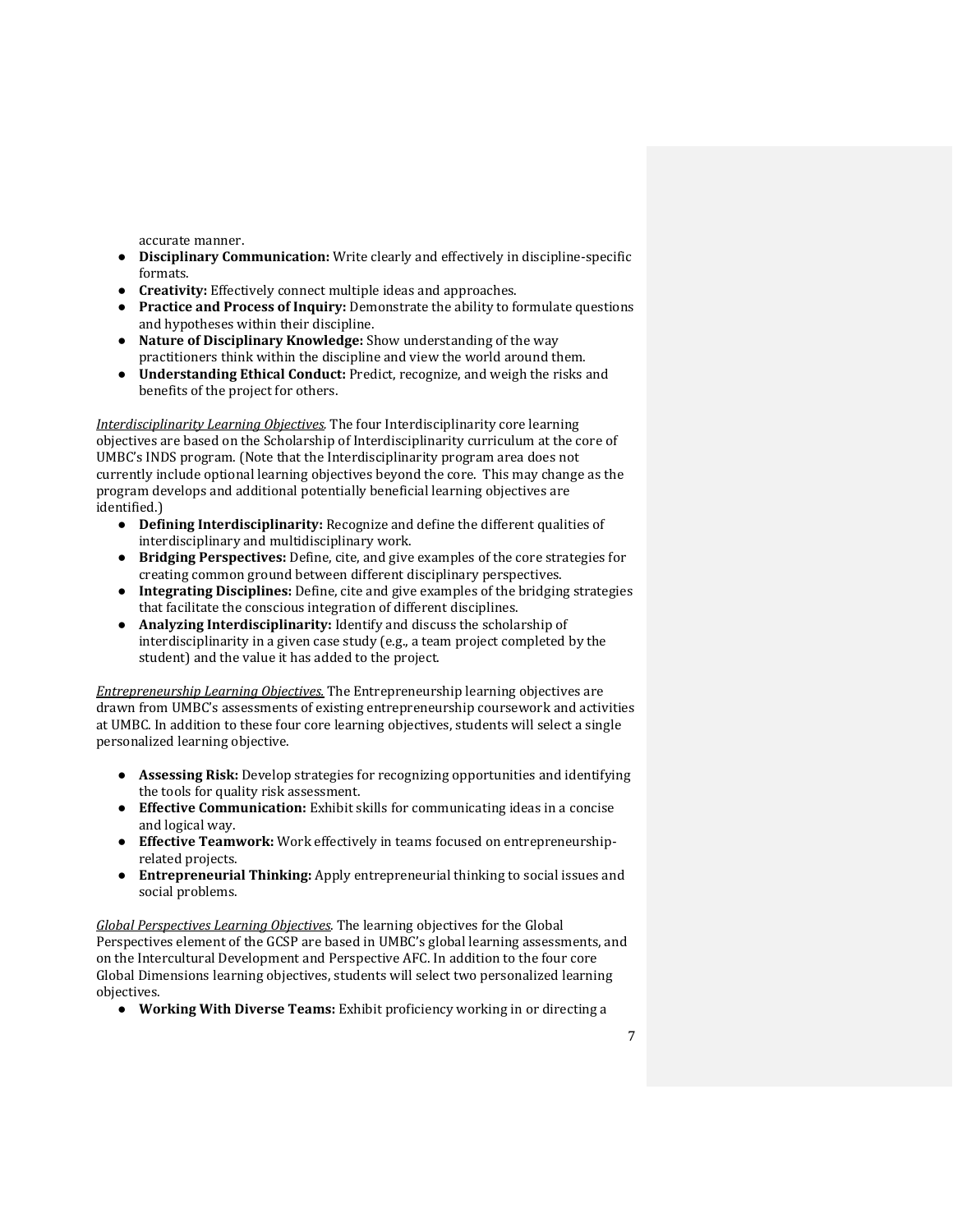team with ethnic or cultural diversity.

- **Global Citizenship:** Show self-awareness as "citizens of the world" as well as citizens of a particular country, and appreciation of the challenges facing mankind, such as sustainability, environmental protection, poverty, security, and public health.
- **Cultural Awareness**: Identify the broad attitudes, beliefs, values, assumptions, histories and communication styles of themselves and others and their relationship with others. Support and validate the cultural experiences of others, and incorporate multiple, potentially conflicting, perspectives into evaluative and analytical work.
- **Openness to Difference:** Welcome personal and cultural difference, seek to maximize the community of relevant stakeholders, and interact non-judgmentally with these stakeholders.

*Service Learning Objectives*. The learning objectives for the Service program area are centered around the Social Responsibility AFC (AFC5). In addition to the three core learning objectives, students will select one personalized learning objective.

- **Community Engagement:** Participate in community action, including campus community, neighborhood/city/state community, national community, global community, and others.
- **Civic Agency:** Regard themselves as connected to communities and social groups, and as able to proactively interact with them. Seek ways to make positive change.
- **Capacity for Reflection:** Consider role as social actor, impact on community, and effect of community involvement on self. Seek to strengthen and multiply skills for sustainable social solutions.

### **Learning Objectives**

*Program-Wide Learning Objectives.* The GCSP program-wide learning objectives are centered around five of the affective functional competencies (AFCs) that have been proposed at UMBC for assessing applied learning experiences: Ethics and Integrity, Innovative Leadership, Teamwork, Resilience and Adaptability, and Self Awareness. Students must achieve six core program-wide learning objectives, and must also document and achieve two to four additional personalized learning objectives (from a list provided to the students, or they may propose their own unique objectives).

- **Integrity:** Identify and be able to elaborate on and justify core beliefs and values; act consistently in accordance with those beliefs and values across contexts; regard themselves as accountable for those actions.
- **Perspectivism:** Seek out and fairly consider ethical perspectives and concepts other than own, and ensures these perspectives and concepts appropriately inform their own actions and views.
- **Realistic vision:** Be imaginative in thinking about alternatives to the way things are, while being sensitive to the constraints of the real world.
- **Being a team member:** Identify strengths and weaknesses of all members of a partnership or collaboration; empower group members to use their strengths, and support weaker team members. Both assign and accept duties and roles intelligently and flexibly.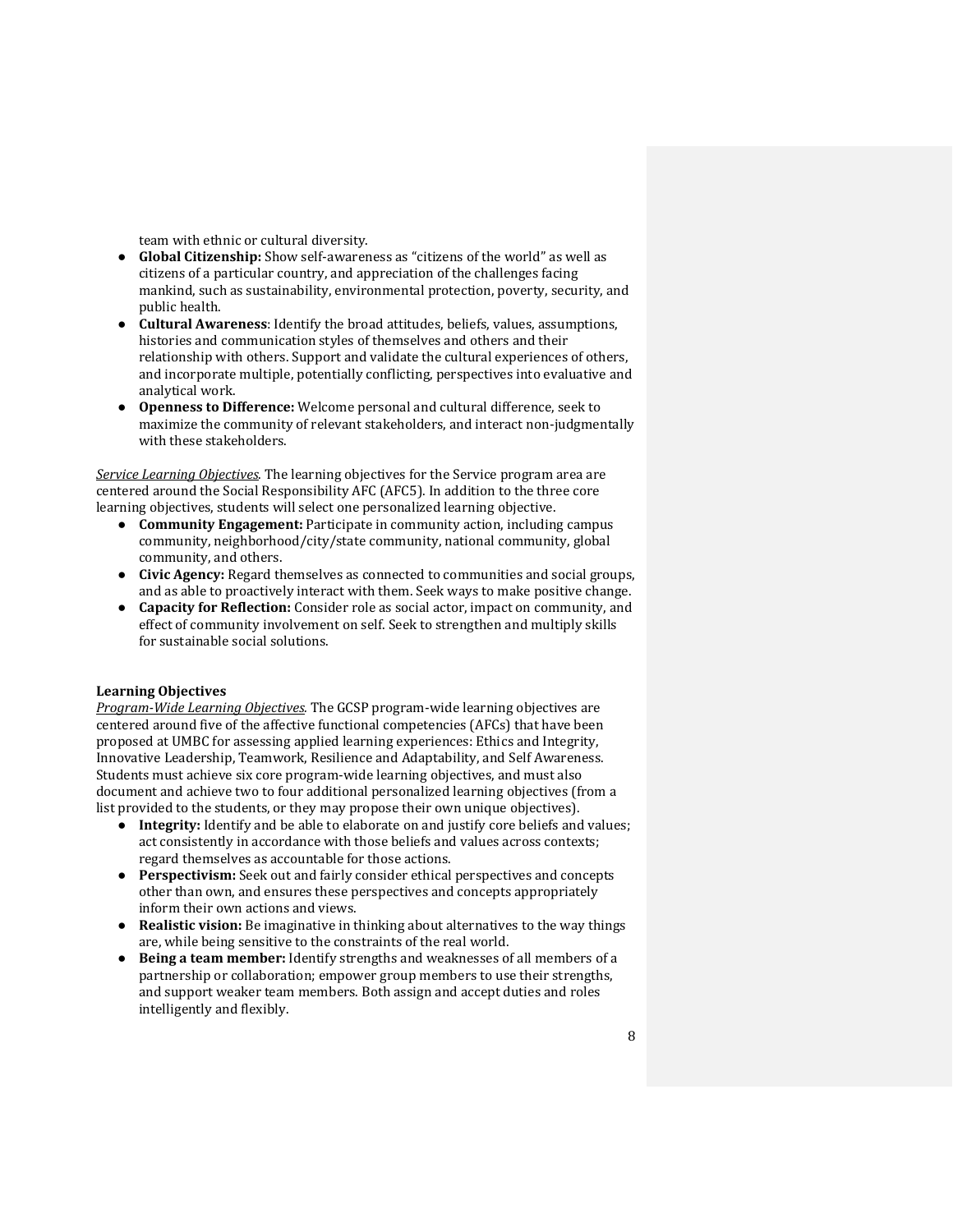- **Persistence:** Confront difficulties resolutely, and persevere in trying to manage them. Reframe failures and mistakes as learning opportunities, and does not allow them to become disabling or discouraging. Follow through on commitments.
- **Flexibility:** Adapt quickly and thoughtfully to unexpected changes and developments and accommodate them fluidly in plans and projects. Incorporate new information to progress toward intended outcomes.

*Research Learning Objectives.* The learning objectives for the Research program element are based on a set of objectives that have been developed at UMBC to assess the learning of URA recipients, and on the Critical Agency AFC. In addition to these six core research learning objectives, students must select two to four additional objectives from a longer list.

- **Effective Communication:** Express ideas in an organized, clear, concise, and accurate manner.
- **Disciplinary Communication:** Write clearly and effectively in discipline-specific formats.
- **Creativity:** Effectively connect multiple ideas and approaches.
- **Practice and Process of Inquiry:** Demonstrate the ability to formulate questions and hypotheses within their discipline.
- **Nature of Disciplinary Knowledge:** Show understanding of the way practitioners think within the discipline and view the world around them.
- **Understanding Ethical Conduct:** Predict, recognize, and weigh the risks and benefits of the project for others.

*Interdisciplinarity Learning Objectives.* The four Interdisciplinarity core learning objectives are based on the Scholarship of Interdisciplinarity curriculum at the core of UMBC's INDS program. (Note that the Interdisciplinarity program area does not currently include optional learning objectives beyond the core. This may change as the program develops and additional potentially beneficial learning objectives are identified.)

- **Defining Interdisciplinarity:** Recognize and define the different qualities of interdisciplinary and multidisciplinary work.
- **Bridging Perspectives:** Define, cite, and give examples of the core strategies for creating common ground between different disciplinary perspectives.
- **Integrating Disciplines:** Define, cite and give examples of the bridging strategies that facilitate the conscious integration of different disciplines.
- **Analyzing Interdisciplinarity:** Identify and discuss the scholarship of interdisciplinarity in a given case study (e.g., a team project completed by the student) and the value it has added to the project.

*Entrepreneurship Learning Objectives.* The Entrepreneurship learning objectives are drawn from UMBC's assessments of existing entrepreneurship coursework and activities at UMBC. In addition to these four core learning objectives, students will select a single personalized learning objective.

● **Assessing Risk:** Develop strategies for recognizing opportunities and identifying